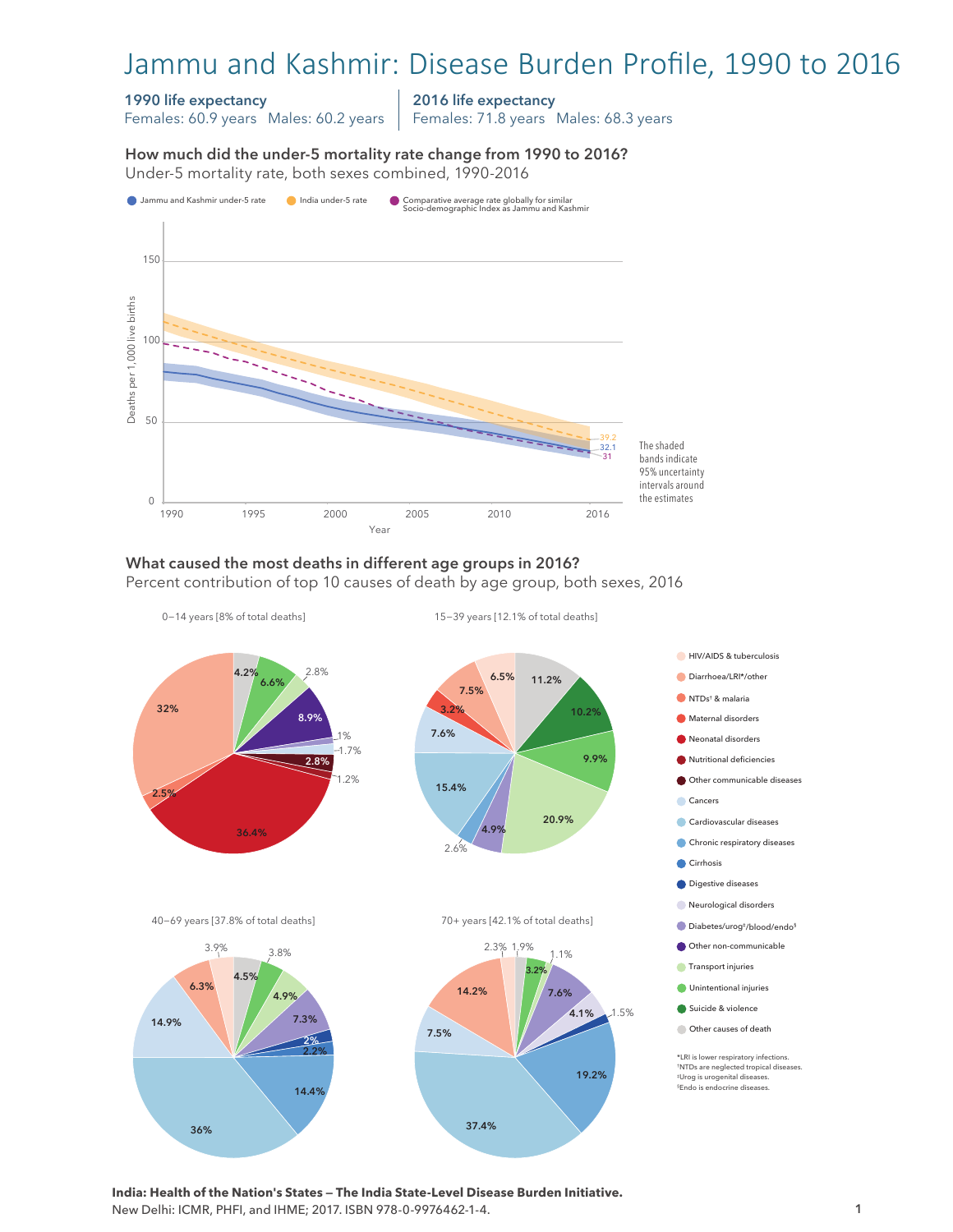## Proportion of total disease burden from:

## Premature death: 64.2% | Disability or morbidity: 35.8%

#### What caused the most years of life lost, by sex, in 2016?

Top 15 causes of YLLs, ranked by percent for both sexes combined, 2016



## What caused the most years lived with disability, by sex, in 2016?

Top 15 causes of YLDs, ranked by percent for both sexes combined, 2016



\*Sense organ diseases includes mainly hearing and vision loss.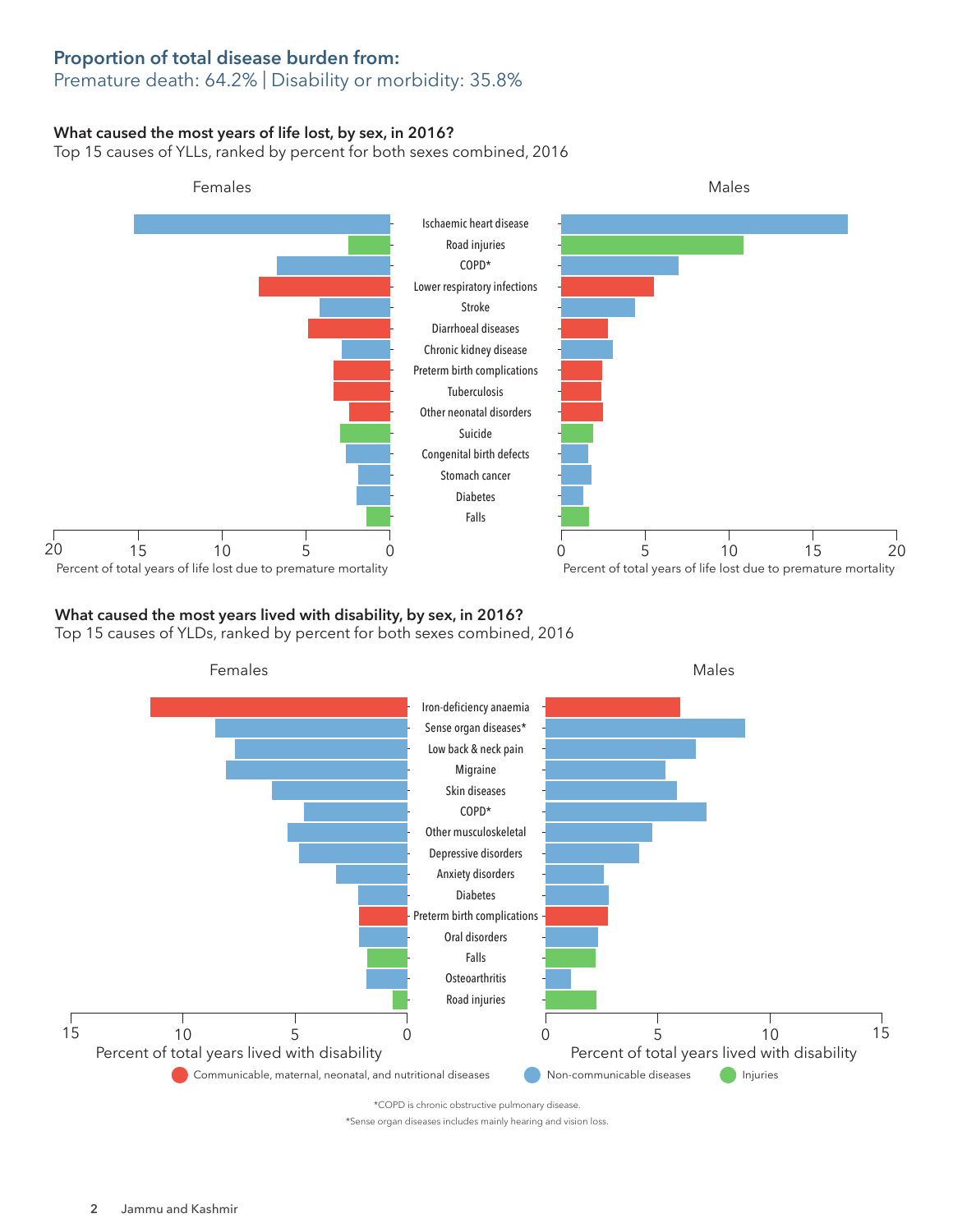## Proportion of total disease burden from: CMNNDs: 25.3% | NCDs: 61.3% | Injuries: 13.4%

How have the leading causes of death and disability combined changed from 1990 to 2016? How have the leading causes of death and disability combined changed from 1990 to 2016? Change in top 15 causes of DALYs, both sexes, ranked by number of DALYs, 1990–2016 Change in top 15 causes of DALYs, both sexes, ranked by number of DALYs, 1990–2016



\*Change not significant. The percent figure in brackets next to each cause is DALYs from that cause out of total DALYs.

†COPD is chronic obstructive pulmonary disease. ‡Sense organ diseases includes mainly hearing and vision loss. § Self-harm refers to suicide and the nonfatal outcomes of self-harm.

What caused the most death and disability combined across age groups in 2016? What caused the most death and disability combined across age groups in 2016? Percent of DALYs by age group, both sexes, 2016 Percent of DALYs by age group, both sexes, 2016



The number in the bracket on top of each vertical bar is the ratio of percent DALYs to population for that age group. The number in parentheses after each age group on the x-axis is the percent of population in that age group.